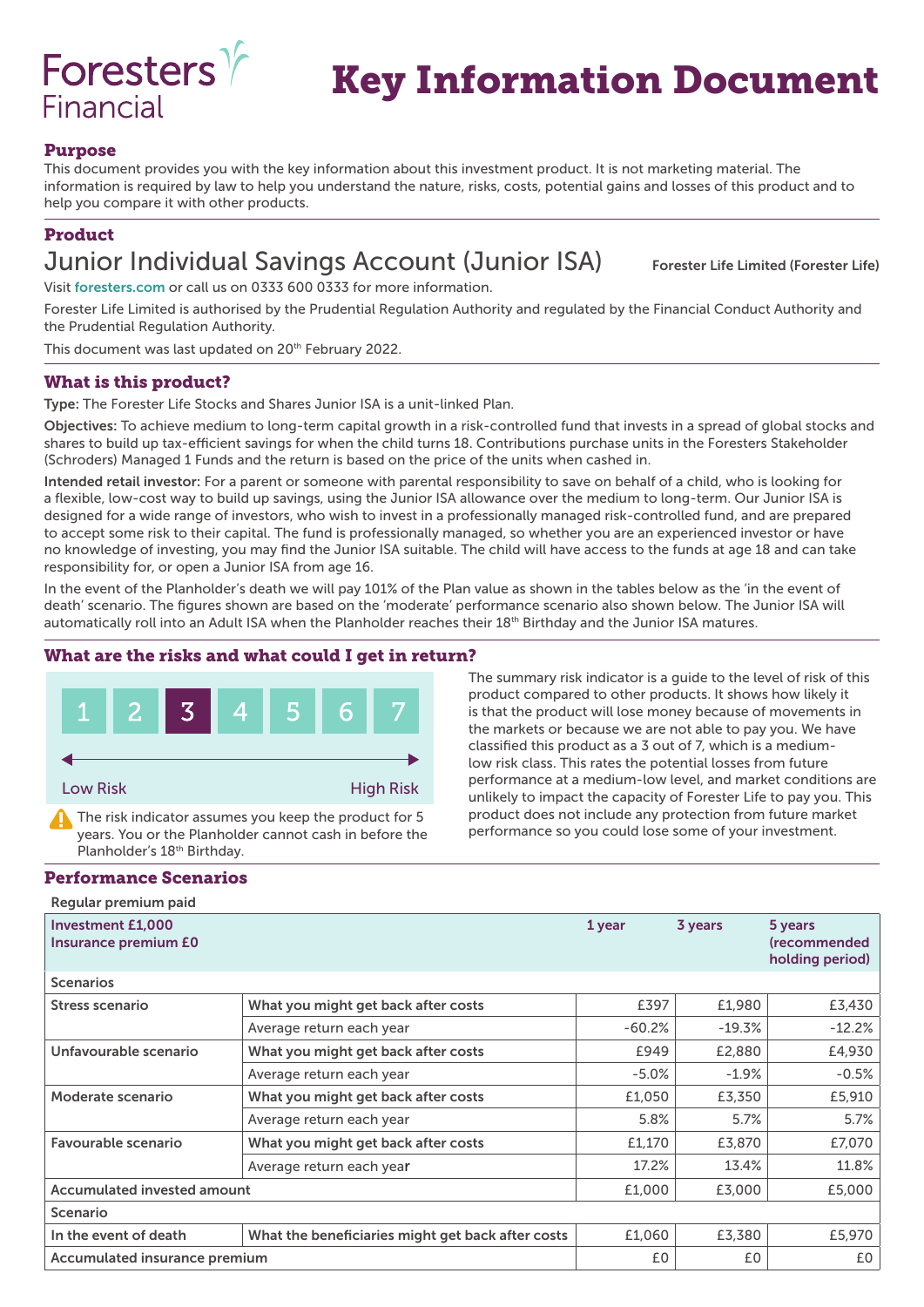| Single premium paid                                      |                                                   |          |         |                                                                  |
|----------------------------------------------------------|---------------------------------------------------|----------|---------|------------------------------------------------------------------|
| <b>Investment £10,000</b><br><b>Insurance premium £0</b> |                                                   | 1 year   | 3 years | 5 years<br><i><u><b>(recommended)</b></u></i><br>holding period) |
| <b>Scenarios</b>                                         |                                                   |          |         |                                                                  |
| <b>Stress scenario</b>                                   | What you might get back after costs               | £3,970   | £7,730  | £7,150                                                           |
|                                                          | Average return each year                          | $-60.2%$ | $-8.2%$ | $-6.5%$                                                          |
| Unfavourable scenario                                    | What you might get back after costs               | £9,490   | £9,800  | £10,300                                                          |
|                                                          | Average return each year                          | $-5.0%$  | $-0.7%$ | 0.7%                                                             |
| Moderate scenario                                        | What you might get back after costs               | £10,500  | £11,800 | £13,100                                                          |
|                                                          | Average return each year                          | 5.8%     | 5.7%    | 5.7%                                                             |
| Favourable scenario                                      | What you might get back after costs               | £11,700  | £14,100 | £16,600                                                          |
|                                                          | Average return each year                          | 17.2%    | 12.2%   | 10.7%                                                            |
| <b>Scenario</b>                                          |                                                   |          |         |                                                                  |
| In the event of death                                    | What the beneficiaries might get back after costs | £10,600  | £11,900 | £13,200                                                          |

These tables show the money you could get back over the next 5 years, under different scenarios, assuming that you invest a regular premium of £1,000 per year or transfer in a single premium of £10,000. The scenarios shown illustrate how your investment could perform. You can compare them with the scenarios of other products.

The scenarios presented are an estimate of future performance based on evidence from the past on how the value of this investment varies, and are not an exact indicator. What you get will vary depending on how the market performs and how long you keep the investment/product.

The stress scenario shows what you might get back in extreme market circumstances, and it does not take into account the unlikely situation where we are not able to pay you. This product cannot be cashed in before the Planholder's 18<sup>th</sup> Birthday.

The figures shown include all the costs of the product itself. The figures do not take into account your personal tax situation, which may also affect how much you get back. As with all stock market investments the value may fall as well as rise and you may get back less than has been invested.

#### What happens if Forester Life is unable to pay out?

The Financial Services Compensation Scheme (FSCS) is the UK's compensation fund for customers of authorised financial services firms. Individual customers are covered by the FSCS which means that in the unlikely event that we cannot meet our obligations you will be entitled to make a claim for compensation from the FSCS. Forester Life's insurance and protection Plans, ISAs, Savings & Investment Plans, Pension Plans and all children's savings Plans are fully covered under the FSCS. This means you would be entitled to 100% of the value of your Plan. You can find out more about the FSCS by visiting their website www.fscs.org.uk or by calling 0800 678 1100.

#### What are the costs?

The Reduction in Yield (RIY) shows what impact the total costs you pay will have on the investment return you might get. The total costs take into account one-off, ongoing and incidental costs.

The amounts shown here are the cumulative costs of the product itself, for three different holding periods. They include potential early exit penalties. The figures assume you invest a regular premium of £1,000 per year or transfer in a single premium of £10,000. The figures are estimates and may change in the future.

#### Regular premium paid - Investment £1,000

| <b>Scenarios</b>           | If you cash in after 1 year | If you cash in after 3 years | If you cash in after 5 years |
|----------------------------|-----------------------------|------------------------------|------------------------------|
| <b>Total costs</b>         |                             | £88                          | :239                         |
| Impact on return (RIY) per | 1.63%                       | 1.63%                        | 1.63%                        |
| vear                       |                             |                              |                              |

#### Single premium paid - Investment £10,000

| <b>Scenarios</b>                   | If you cash in after 1 year | If you cash in after 3 years | If you cash in after 5 years |
|------------------------------------|-----------------------------|------------------------------|------------------------------|
| <b>Total costs</b>                 | £168                        | £533                         | E941                         |
| Impact on return (RIY) per<br>year | 1.63%                       | 1.63%                        | 1.63%                        |